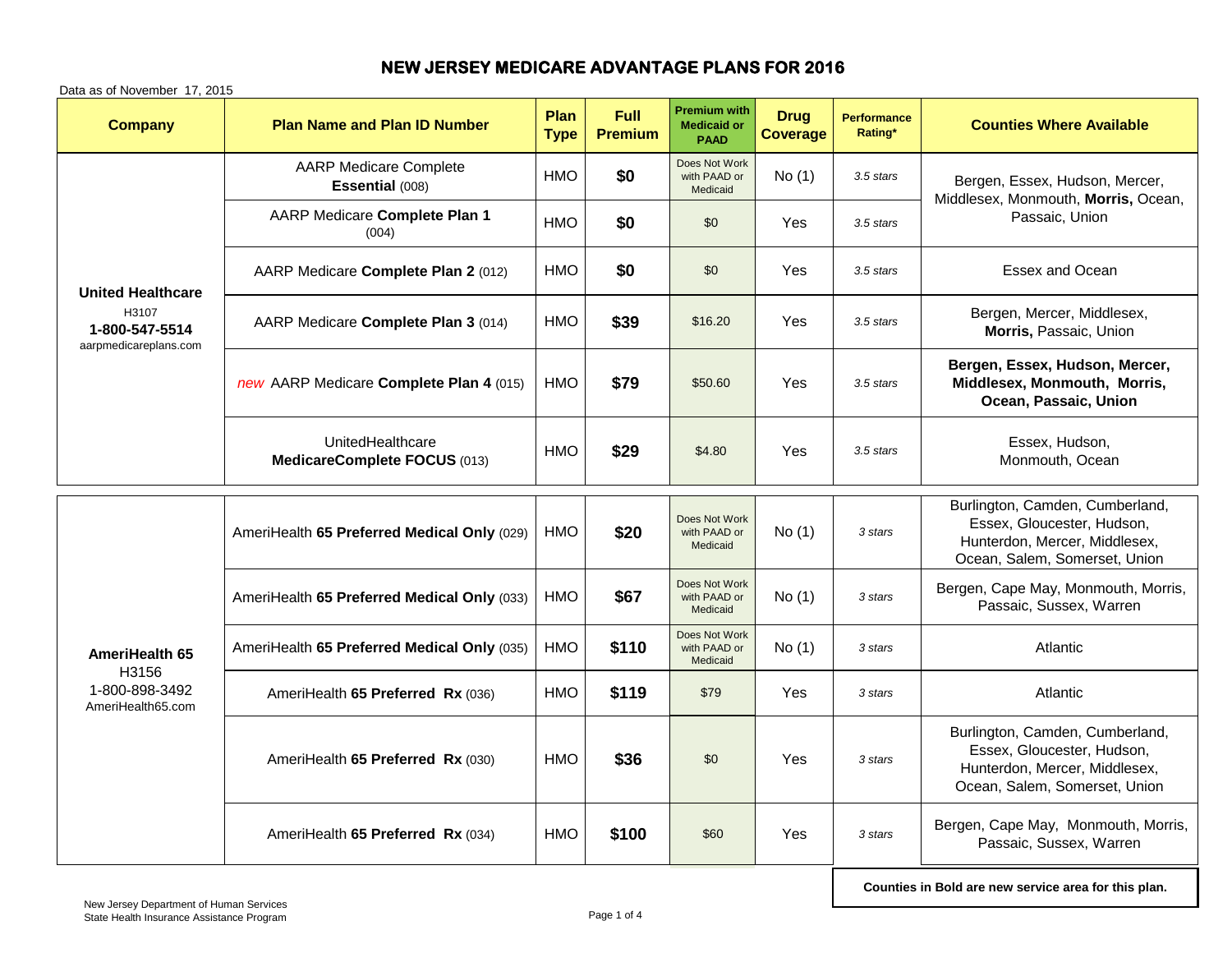| <b>Company</b>                                                  | <b>Plan Name and Plan ID Number</b>                                             | Plan<br><b>Type</b> | Full<br><b>Premium</b>       | <b>Premium with</b><br><b>Medicaid or</b><br><b>PAAD</b> | <b>Drug</b><br><b>Coverage</b> | <b>Performance</b><br>Rating* | <b>Counties Where Available</b>                                                                                                        |
|-----------------------------------------------------------------|---------------------------------------------------------------------------------|---------------------|------------------------------|----------------------------------------------------------|--------------------------------|-------------------------------|----------------------------------------------------------------------------------------------------------------------------------------|
| Aetna<br><b>Medicare</b><br>1-800-832-2640<br>aetnamedicare.com | Aetna Medicare Basic HMO<br>H3152-045                                           | <b>HMO</b>          | \$0                          | Does Not Work<br>with PAAD or<br>Medicaid                | No(1)                          | 3.5 stars                     | Bergen, Essex, Hudson, Middlesex,<br>Monmouth, Morris, Ocean,<br>Passaic, Sussex, Union                                                |
|                                                                 | Aetna Medicare NNJ Prime Plan<br>H3152 (080)                                    | <b>HMO</b>          | \$0                          | \$0                                                      | Yes                            | 3.5 stars                     | Bergen, Essex, Hudson, Hunterdon,<br>Morris, Passaic, Somerset,<br>Sussex, Union, Warren                                               |
|                                                                 | Aetna Medicare Premier Plan<br>H3152 (048)                                      | <b>HMO</b>          | \$151                        | \$129.50                                                 | Yes                            | 3.5 stars                     | Bergen, Essex, Hudson, Middlesex<br>Monmouth, Morris, Ocean,<br>Passaic, Sussex, Union                                                 |
|                                                                 | Aetna Medicare Value HMO<br>H3152 (046)                                         | HMO                 | \$49                         | \$30.90                                                  | Yes                            | 3.5 stars                     | Ocean                                                                                                                                  |
|                                                                 | Aetna Medicare Value HMO<br>H3152 (077)                                         | HMO                 | \$38                         | \$19.90                                                  | Yes                            | 3.5 stars                     | Camden, Gloucester, Mercer                                                                                                             |
|                                                                 | new Aetna Medicare Elite HMO<br>H3152 (082)                                     | <b>HMO</b>          | \$0<br>\$1,000<br>deductible | \$0                                                      | Yes                            | 3.5 stars                     | <b>Monmouth and Ocean</b>                                                                                                              |
|                                                                 | Aetna Medicare Standard HMO Plan<br>H3152 (022)                                 | <b>HMO</b>          | \$65                         | \$49.90                                                  | Yes                            | 3.5 stars                     | Atlantic, Burlington, Camden,<br>Cumberland, Gloucester, Salem                                                                         |
|                                                                 | Aetna Medicare Standard PPO Plan<br>(H5521-037)                                 | <b>PPO</b>          | \$69                         | \$47.10 LIS<br>\$30.10 PAAD                              | Yes                            | 4.5 stars                     | Essex, Hudson, Hunterdon, Mercer,<br>Middlesex, Monmouth, Morris, Ocean,<br>Passaic, Somerset, Union, Warren                           |
|                                                                 | Aetna Medicare Connect Plus PPO<br>(formerly called Select Plus)<br>(H5521-052) | <b>PPO</b>          | \$188                        | \$181.40 LIS<br>\$154.50 PAAD                            | Yes                            | 4.5 stars                     | Atlantic, Bergen, Burlington, Camden,<br>Cumberland, Essex, Gloucester,<br>Hudson, Middlesex, Morris, Ocean,<br>Passaic, Salem, Sussex |
|                                                                 | new Aetna Medicare NJ Connect Gold PPO<br>(R6694-001)                           | <b>PPO</b>          | \$154                        | \$148.90                                                 | Yes                            | too new for<br>rating         | all counties                                                                                                                           |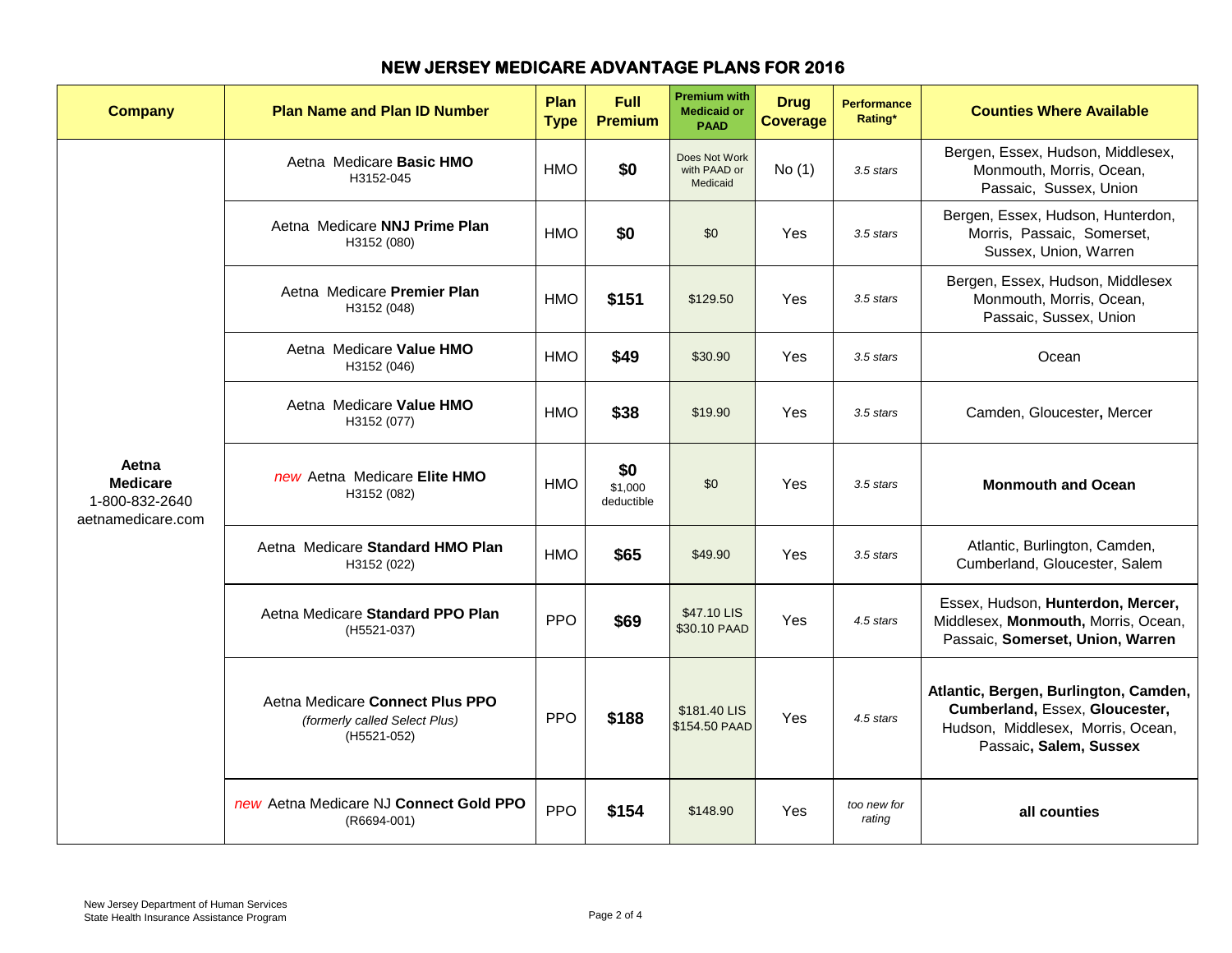| <b>Company</b>                                                                                               | <b>Plan Name and Plan ID Number</b>                  | Plan<br><b>Type</b> | <b>Full</b><br><b>Premium</b> | <b>Premium with</b><br><b>Medicaid or</b><br><b>PAAD</b> | <b>Drug</b><br><b>Coverage</b> | <b>Performance</b><br>Rating* | <b>Counties Where Available</b>                                                                                                                  |
|--------------------------------------------------------------------------------------------------------------|------------------------------------------------------|---------------------|-------------------------------|----------------------------------------------------------|--------------------------------|-------------------------------|--------------------------------------------------------------------------------------------------------------------------------------------------|
| <b>Geisinger Gold</b><br>800-426-9313<br>meridianGeisingergold.com                                           | Geisinger Gold Classic Rx<br>(H3594-146)             | <b>HMO</b>          | \$0                           | \$0                                                      | <b>Yes</b>                     | 4.5 stars                     | Monmouth and Ocean                                                                                                                               |
|                                                                                                              | Geisinger Gold Preferred Rx<br>(H9412-003)           | <b>PPO</b>          | \$109                         | \$69                                                     | Yes                            | not enough data<br>for rating |                                                                                                                                                  |
| <b>Horizon Blue Cross</b><br><b>Blue Shield of NJ</b><br>H3154<br>1-888-328-4542<br>medicare.horizonblue.com | Horizon Medicare Blue<br>Patient-Centered w Rx (024) | <b>HMO</b>          | \$0                           | \$0                                                      | Yes                            | 3.5 stars                     | Essex, Hudson, Ocean, Salem, Warren                                                                                                              |
|                                                                                                              | Horizon Medicare Blue<br>Patient-Centered w Rx (026) | <b>HMO</b>          | \$46.10                       | \$6.10                                                   | Yes                            | 3.5 stars                     | Middlesex, Morris, Sussex, Union                                                                                                                 |
|                                                                                                              | Horizon Medicare Blue<br>Patient-Centered w Rx (027) | <b>HMO</b>          | \$71.70                       | \$31.70                                                  | Yes                            | 3.5 stars                     | Bergen, Cape May, Mercer, Monmouth,<br>Passaic, Somerset                                                                                         |
|                                                                                                              | Horizon Medicare Blue<br>Patient-Centered w Rx (028) | <b>HMO</b>          | \$108.70                      | \$68.70                                                  | Yes                            | 3.5 stars                     | Atlantic, Camden, Cumberland,<br>Gloucester, Hunterdon                                                                                           |
|                                                                                                              | Horizon Medicare Blue Value (013)                    | <b>HMO</b>          | \$52.10                       | Does Not Work<br>with PAAD or<br>Medicaid                | No(1)                          | 3.5 stars                     | Cape May, Essex, Hudson, Ocean,<br>Salem, Union, Warren                                                                                          |
|                                                                                                              | Horizon Medicare Blue Value w/Rx (004)               | <b>HMO</b>          | \$92.60                       | \$52.60                                                  | <b>Yes</b>                     | 3.5 stars                     | Cape May, Essex, Hudson, Ocean,<br>Salem, Union, Warren                                                                                          |
|                                                                                                              | Horizon Medicare Blue Choice with Rx (22)            | <b>HMO</b>          | \$179.10                      | \$139.10                                                 | Yes                            | 3.5 stars                     | Atlantic, Bergen, Burlington, Camden,<br>Cumberland, Gloucester, Hunterdon,<br>Mercer, Middlesex, Monmouth, Morris,<br>Passaic, Somerset, Sussex |
|                                                                                                              | <b>Horizon Medicare Blue PPO</b><br>(H7971-001)      | <b>PPO</b>          | \$155.60                      | \$115.60                                                 | Yes                            | 3.5 stars                     | <b>Sussex County</b>                                                                                                                             |